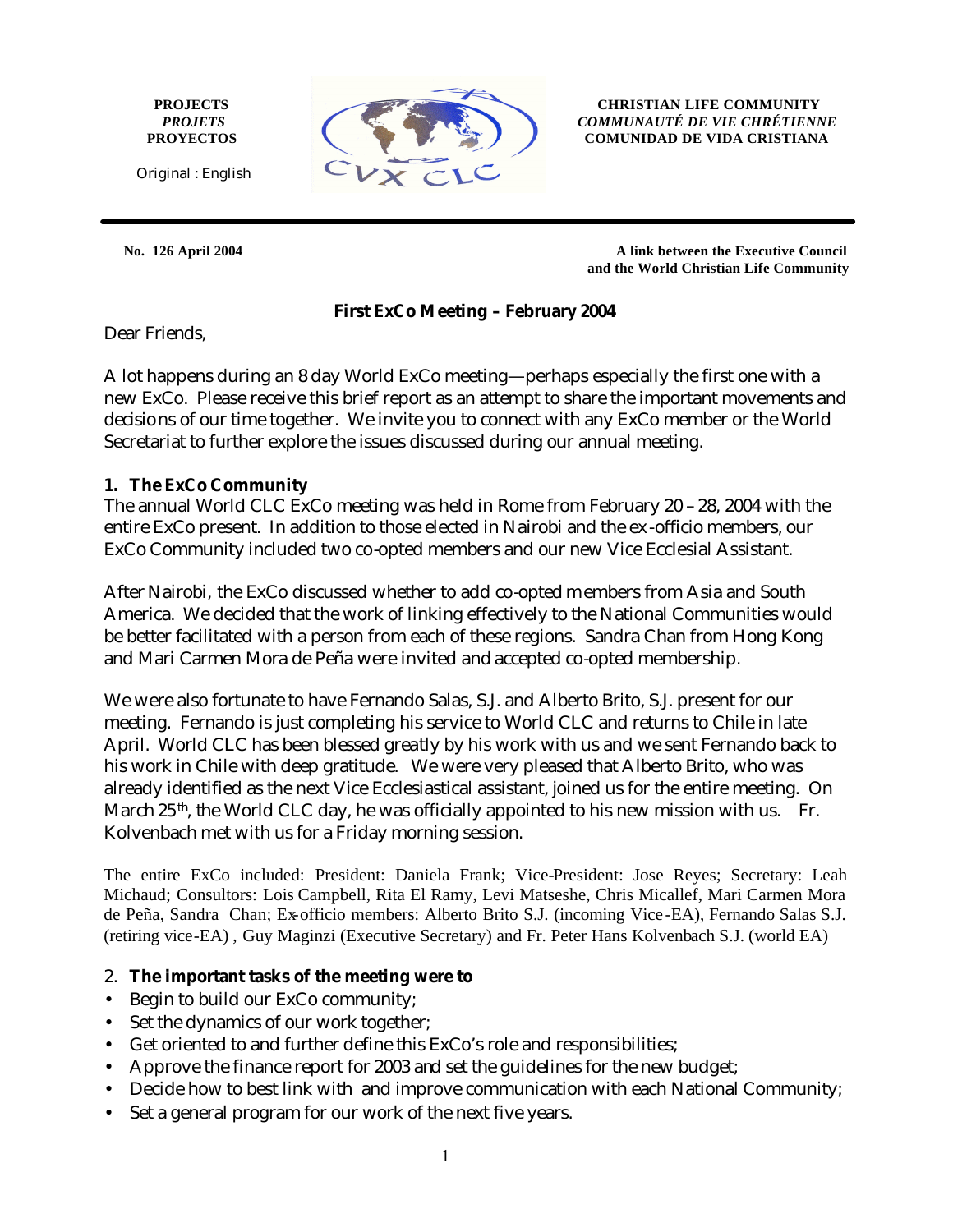# 3. **Community Building and clarifying roles**

We spent the first part of our meeting in community building. This began with a time of sharing with each other on our life and CLC history. We then entered a process designed to better understand each person's work styles on a team, and to explore the particular gifts and desires we bring to the ExCo. We came to discover more deeply the giftedness and long commitment to CLC and to mission that resides in the ExCo members. We also began to see the rich potential in our various cultural differences and in the diversity of the life experience from our own country realities.

Out of this clarity, we put in place some working agreements to facilitate shared responsibility for our work and our meetings. We also clarified our decision-making processes especially when decisions must be made between annual meetings. We began the process of clearly defining our various roles as ExCo members, Executive Secretary, and Vice-Ecclesial Assistant. We began to feel like a team.

## **4. Planning Process**

Planning for the ExCo's work during the next 5 years began by reviewing and reflecting on the reports received from National Communities; hearing Regional reports; and reviewing the evaluations from the Nairobi Assembly. Finally we reviewed and reflected together on the Recommendations of Nairobi. Each of these inputs helped fill out a picture—especially for new ExCo members—of our current World CLC Reality and the work of the World ExCo. Some themes emerged:

- The need for formation in our Charism and formation that is oriented to outreaching community.
- The need for re-focused CLC meetings that facilitate discerning, sending supporting and evaluating.
- The need to develop additional leaders, locally, in National Communities, in Regions and for World CLC with the spiritual grounding and the skills to facilitate our movement to outreaching community.
- The need to focus on Social Responsibility.
- The need to support and define a more effective CLC Jesuit Collaboration
- A desire for more regular contact with National Communities and a focus on both communication and developing relationship.
- The importance of the Lay Vocation and the lived lay expression of Ignatian Spirituality. This was stressed especially by Fr. Kolvenbach and by Archbishop Stanislaw Rylko (President of the Pontifical Council for the Laity) in our meetings with them.

This reflection also helped us think more deeply about how to link with National Communities. We made a commitment to look for opportunities within our financial constraints for ExCo members to be present in each of our National Communities in the next five years.

A summary of the National Community Reports is included in this Project.

## **5. Planning for 2004:**

From the above themes and specifically the Nairobi Recommendations, we identified seven initiatives:

• Supporting formation in National Communities and Regions to become an outreaching, lay apostolic body.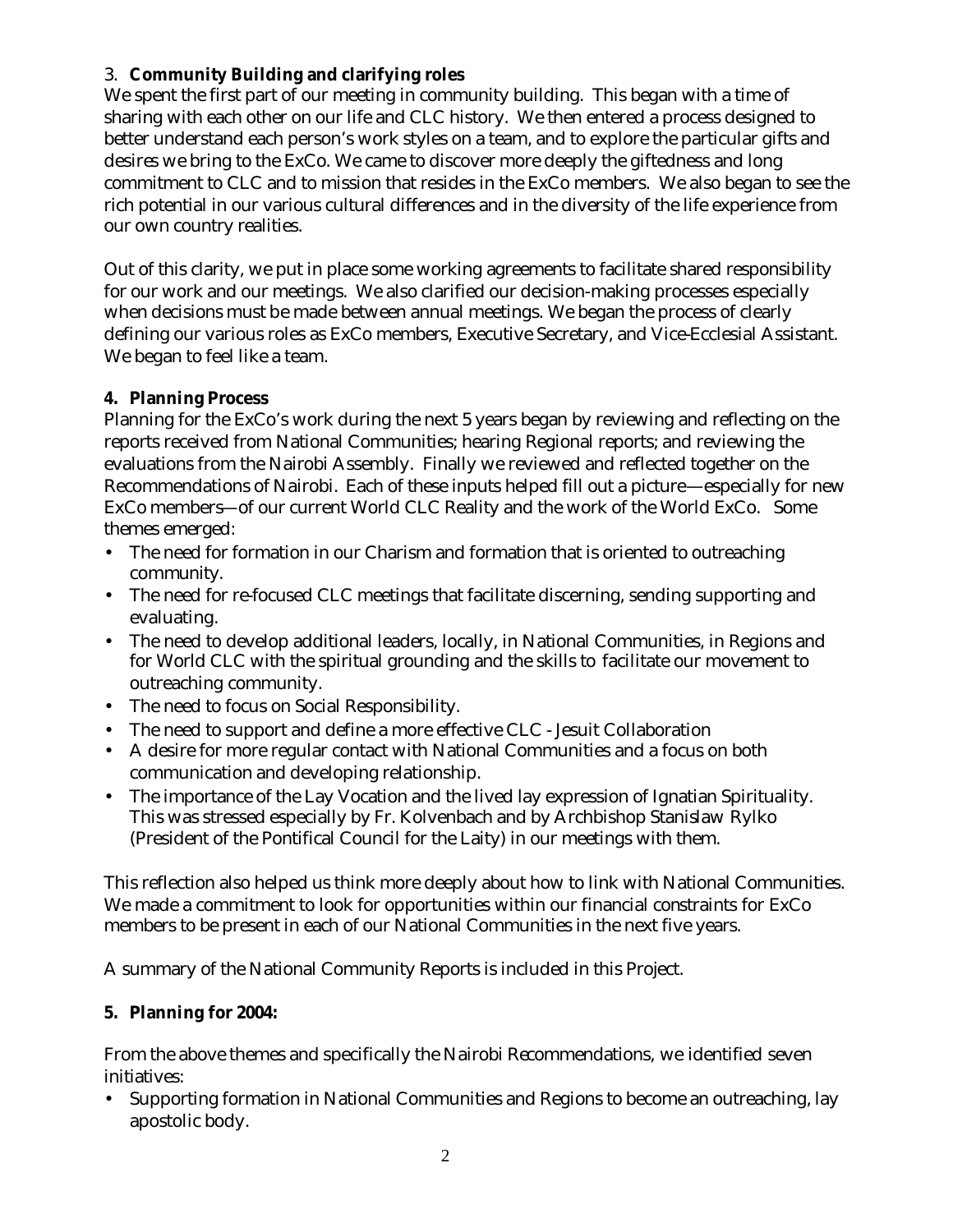- Supporting and developing leadership throughout WCLC to facilitate growth as a lay apostolic body;
- Facilitating the development of apostolic initiatives and social responsibility;
- Developing stronger CLC and SJ Collaboration at all levels;
- Defining, encouraging and developing financial responsibility within the world Community.
- Strengthening our Identity within our CLC community to foster commitment and growth in the Charism;
- Developing and strengthening communication vehicles within World CLC and externally.

Five working groups were initiated to carry forward work on each of these initiatives. Working Groups will be expanded as needed as the work progresses. One member took responsibility for leadership and coordination of the group's work.

- Formation: Mari Carmen Mora de Peña (coordinator), Sandra Chan, and Guy Maginzi
- Leadership: Lois Campbell (coordinator), Rita El Ramy, and Levi Matseshe
- Apostolic Initiatives: Chris Micallef (coordinator), Daniela Frank, and Jose Reyes,
- SJ Collaboration and connection to Church Hierarchy: José Reyes (coordinator), Alberto Brito, S.J., and Chris Micallef
- Survey : Daniela (coordinator), Leah and Lois

The first step in this process is to get input on current activities and needs in each of these areas. Daniela Frank and Leah Michaud will coordinate a survey of National Communities. Each National Community will receive this survey around September.

## **6. Finances**

We got an overview about the current financial situation of the world community, approved the finance reports for 2003 and made a decision on the use of the surplus of the solidarity fund. Based on some principal guidelines, the ExCo gave a working group the mandate to prepare the budget for 2004 and to present a proposal on future budgets that differentiates between a standard operating budget and a program budget.

## **7. NGO**

 We received NGO reports from the New York and Geneva groups and agreed to assess that work in our 2005 meeting.

## **8. World Social Forum**

Roswitha Cooper reported on the January 2004 World Social Forum in Mumbai, India which she and Leah and Gilles Michaud were missioned to by the World CLC. Ten 10 CLC members from Indian including nine from their ExCo joined the WCLC Representatives at the Forum. Look for the report on our website and in the next Progressio.

The next ExCo meeting will be held again in Rome from February  $13<sup>th</sup>$  to February  $20<sup>th</sup>$ . As always, we ask you to distribute this Project to your National Community. We also ask you to pray join with us in praying for each other and for World CLC that we may hear and follow the call to Apostolic Community.

**Lois Campbell Daniela Frank Consultor President**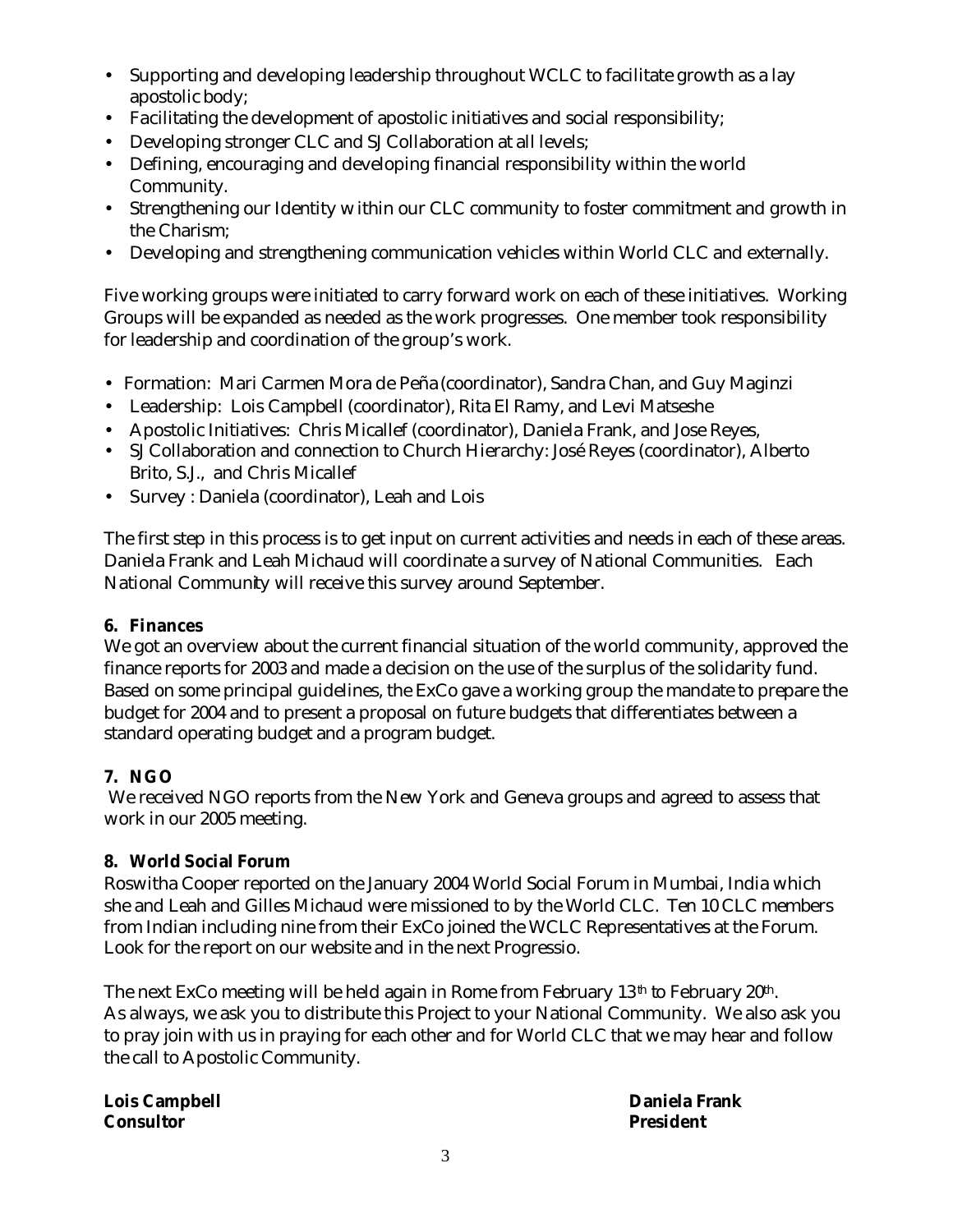#### **Summary Responses National Community 04**

In October 2003, we sent a letter to all National ExCos asking for some feedback on how they have started to implement the Recommendations of Nairobi and set priorities according to the specific situation of their communities. We are very grateful, that around 34 communities (a bit more than the half of our World Community) have reacted to our little questionnaire in one way or the other.

Obviously, in all these communities, there has started an intensive discussion how to integrate and adapt the challenges of our Nairobi Assembly in one's own reality. Several stressed how they have been confirmed e.g. in their conviction of the importance of the Ignatian Spiritual Exercises as foundation for our CLC identity, the apostolic involvement lived in their communities or their efforts for collaborating with the Society of Jesus. Many feel the profound challenge of the call to become and act as an apostolic community which shares responsibility. Some also stressed how much they still have to struggle with the discrepancies between the reality of their community and this vision as formulated in the final recommendations. Nevertheless, in all, there is clear desire to move forward.

The actions to be taken in the different communities are manifold, but there are some priorities which seem to be quite common:

\* re-focusing local group meetings according to the four steps discerning-sending-supportingevaluating and formation of coordinators and group guides

\* Formation of leaders and spiritual guides

\* Preparation of national formation plans

\* strengthening of CLC presence in the local Church through more intensive contacts with the Hierarchy and the national Councils for the Laity

\* Intensification of communication with the Society of Jesus

\* Promotion of financial co-responsibility at all levels

As stressed in the report about our first meeting, the responses have been very helpful for planning our work for the five years of our ExCo mandate. We will also pay special attention to the aspects in which communities expect special support from us. Once again many thanks for all the responses received! We invite all national communities who have not yet reacted to contact the World ExCo and share with us their concerns, in order to facilitate a closer relationship and mutual support.

## **Changes in the Secretariat in Rome**

After a lengthy visa application process both in Canada and Italy, Guy Maginzi finally could take over his position as Executive Secretary in the beginning of January. We all hope that his family will soon be able to join him in Rome. We are very grateful that Agnès Rausch of CLC Luxemburg who had originally offered herself to support Guy between October and December of 2003, agreed to act as an interim Executive Secretary. Many thanks, Agnès, for all your highly committed involvement which allowed us to bridge the time between Leah and Gilles Michaud's return to Canada and Guy's arriving and – together with our secretary Nguyen Thi Thu Van – for your paving the way for Guy's settling into his new responsibility!